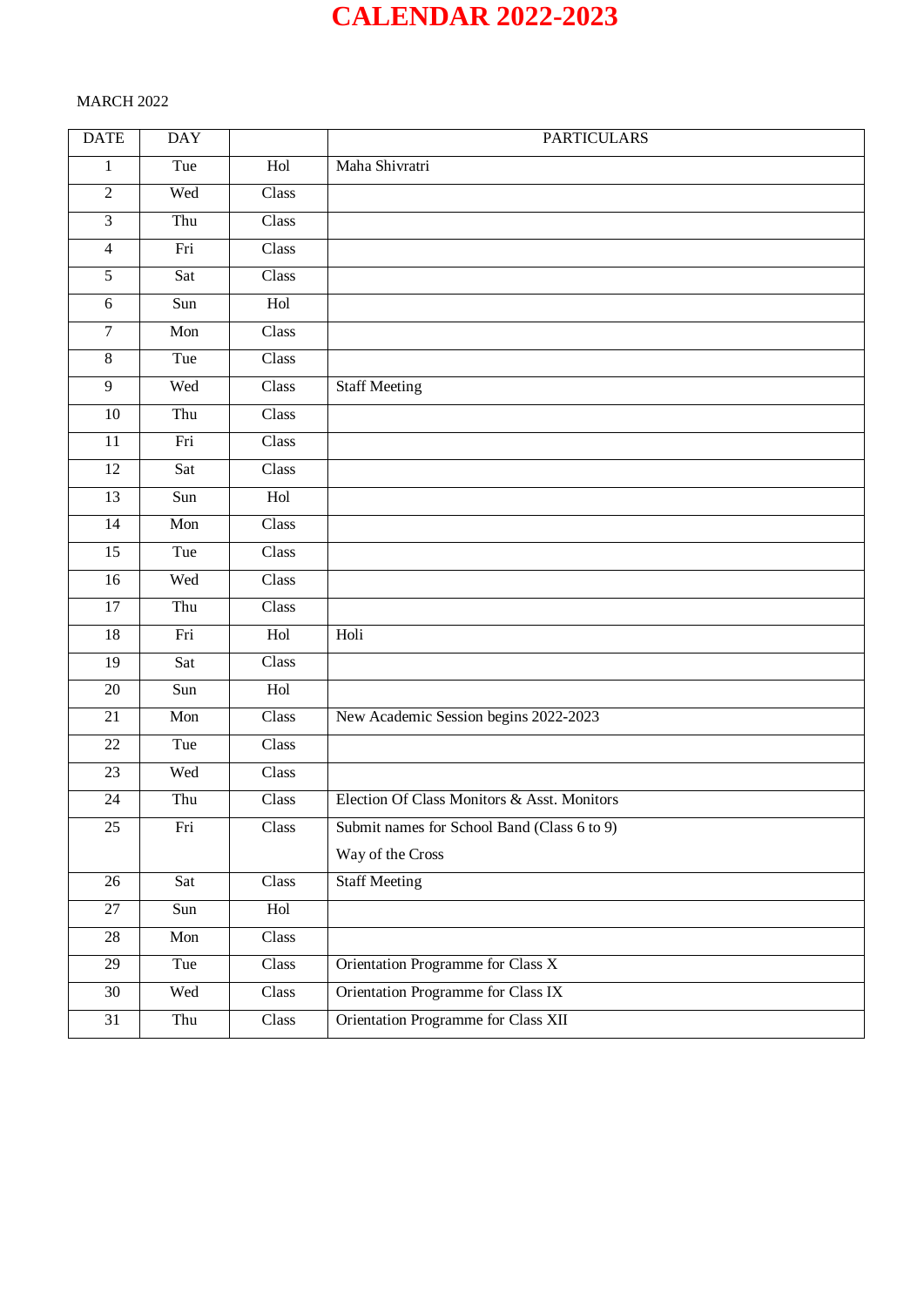| <b>DATE</b>    | <b>DAY</b> |                      | <b>PARTICULARS</b>                                                                  |
|----------------|------------|----------------------|-------------------------------------------------------------------------------------|
| 1              | Fri        | Class                | Orientation Programme for Class VIII                                                |
|                |            |                      | Way of the Cross                                                                    |
| $\overline{2}$ | Sat        | Class                | <b>Staff Meeting</b>                                                                |
| $\overline{3}$ | Sun        | Hol                  |                                                                                     |
| $\overline{4}$ | Mon        | Hol                  | Sarhul                                                                              |
| 5              | Tue        | Class                |                                                                                     |
| 6              | Wed        | Class                | Last date to file the nomination for the School Leaders                             |
| $\tau$         | Thu        | Class                | Election of School Head Boy & Head Girl                                             |
|                |            |                      | Submit names for Coaching (Table Tennis, Basketball, Football, Volley Ball, Hockey, |
|                |            |                      | Badminton, School Band – (Class 6 to 8), Karate & Yoga – (Class 3 to 7)             |
| 8              | Fri        | Class                | Election of House Captains Group & Club leaders                                     |
|                |            |                      | Election of Sports, Cultural and House Captains                                     |
| 9              | Sat        | Class                | Leadership Training for Students' Council                                           |
| 10             | Sun        | Hol                  | Ram Nawami                                                                          |
| 11             | Mon        | Class                | Last day for submission of Personal Data Forms                                      |
| 12             | Tue        | Class                | <b>Investiture Ceremony for School Leaders</b>                                      |
| 13             | Wed        | Class                | Last day to pay School Fees of April                                                |
| 14             | Thu        | Hol                  | Maundy Thursday / Dr. Ambedkar Jayanti / Mahavir Jayanti                            |
| 15             | Fri        | Hol                  | Good Friday                                                                         |
| 16             | Sat        | Hol                  | <b>Holy Saturday</b>                                                                |
| 17             | Sun        | Hol                  | <b>Holy Sunday</b>                                                                  |
| 18             | Mon        | Hol                  | <b>Easter Monday</b>                                                                |
| 19             | Tue        | Class                |                                                                                     |
| 20             | Wed        | Class                |                                                                                     |
| 21             | Thu        | Class                | Morning Assembly by 12 A                                                            |
| 22             | Fri        | Class                |                                                                                     |
| 23             | Sat        | Class                | Submit names for Indoor Games Tournaments                                           |
| 24             | Sun        | $\operatorname{Hol}$ |                                                                                     |
| 25             | Mon        | Class                |                                                                                     |
| 26             | Tue        | Class                | Morning Assembly by 5 A                                                             |
| 27             | Wed        | Class                |                                                                                     |
|                |            |                      |                                                                                     |
| 28             | Thu        | Class                | Morning Assembly by 12 B                                                            |
| 29             | Fri        | Class                | Monthly Inspection of School Diary by Class Teachers                                |
| 30             | Sat        | Class                | <b>Indoor Games Tournaments Begin</b>                                               |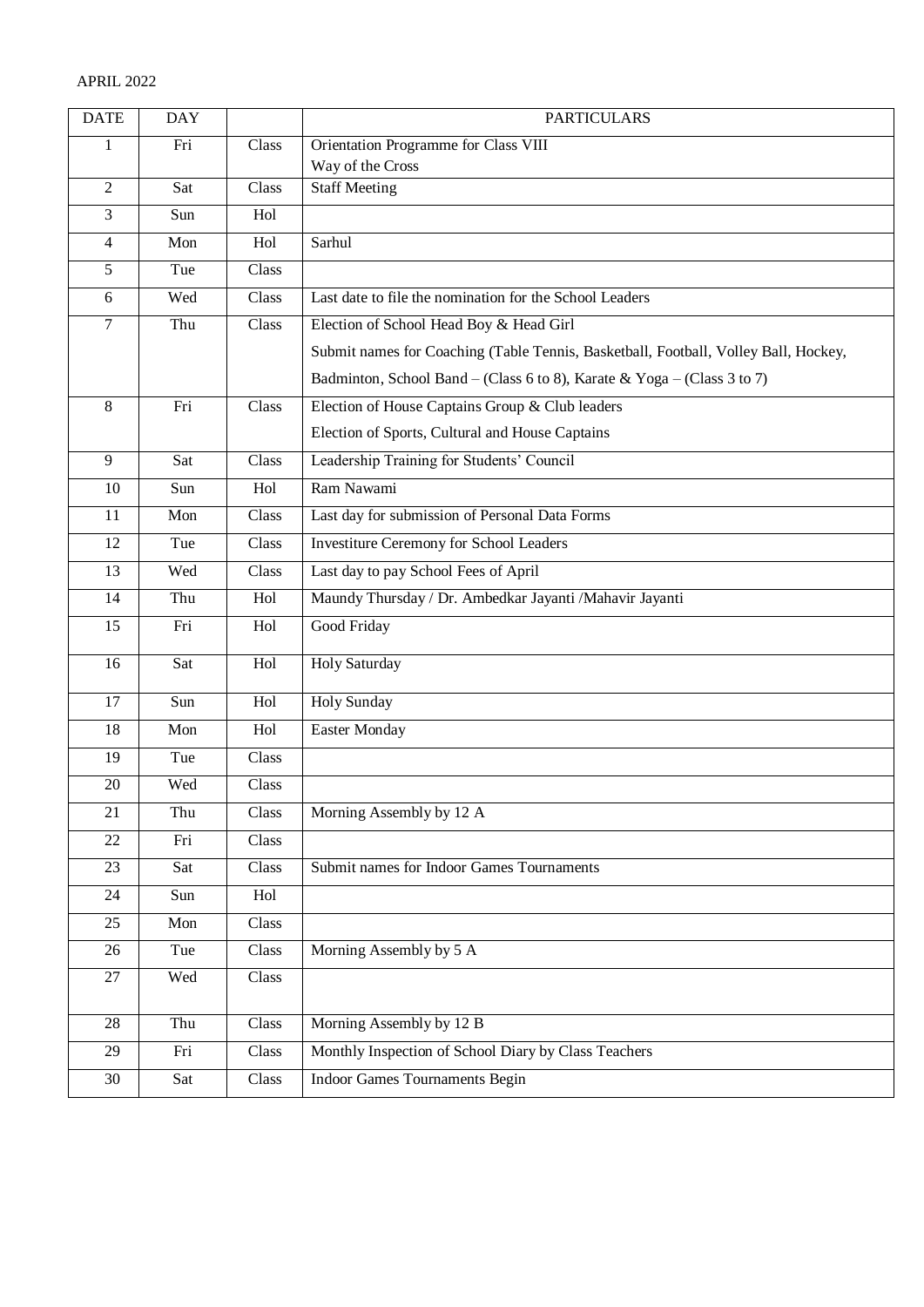| <b>DATE</b>     | <b>DAY</b> |       | <b>PARTICULARS</b>                                              |
|-----------------|------------|-------|-----------------------------------------------------------------|
| $\mathbf{1}$    | Sun        | Hol   | Feast of St. Joseph, the worker / May Day                       |
| $\overline{c}$  | Mon        | Class |                                                                 |
| 3               | Tue        | Hol   | Id-Ul-Fitr                                                      |
| $\overline{4}$  | Wed        | Class |                                                                 |
| $\overline{5}$  | Thu        | Class | Morning Assembly by 12 C                                        |
| 6               | Fri        | Class | Feast of St. Dominic Savio - Assembly conducted by Red House    |
|                 |            |       | First Friday - Holy Mass                                        |
| $\overline{7}$  | Sat        | Class |                                                                 |
| $\overline{8}$  | Sun        | Hol   |                                                                 |
| 9               | Mon        | Class |                                                                 |
| 10              | Tue        | Class | National Technology Day                                         |
|                 |            |       | Morning Assembly by 5 B                                         |
| 11              | Wed        | Class |                                                                 |
| 12              | Thu        | Class | Morning Assembly by 10 A                                        |
| $\overline{13}$ | Fri        | Class | Feast of St. Mary Mazarello - Assembly conducted by Green House |
| 14              | Sat        | Class | Last day to pay School Fees of May                              |
| 15              | Sun        | Hol   |                                                                 |
| $\overline{16}$ | Mon        | Hol   | Buddha Purnima                                                  |
| $\overline{17}$ | Tue        | Class | Morning Assembly by 5 C                                         |
| 18              | Wed        | Class |                                                                 |
| 19              | Thu        | Class | Morning Assembly by 10 B                                        |
| 20              | Fri        | Class |                                                                 |
| 21              | Sat        | Class |                                                                 |
| 22              | Sun        | Hol   | <b>Summer Vacation Begins</b>                                   |
| 23              | Mon        | Hol   |                                                                 |
| 24              | Tue        | Hol   |                                                                 |
| 25              | Wed        | Hol   |                                                                 |
| 26              | Thu        | Hol   |                                                                 |
| 27              | Fri        | Hol   |                                                                 |
| $28\,$          | Sat        | Hol   |                                                                 |
| 29              | Sun        | Hol   |                                                                 |
| 30              | Mon        | Hol   |                                                                 |
| 31              | Tue        | Hol   |                                                                 |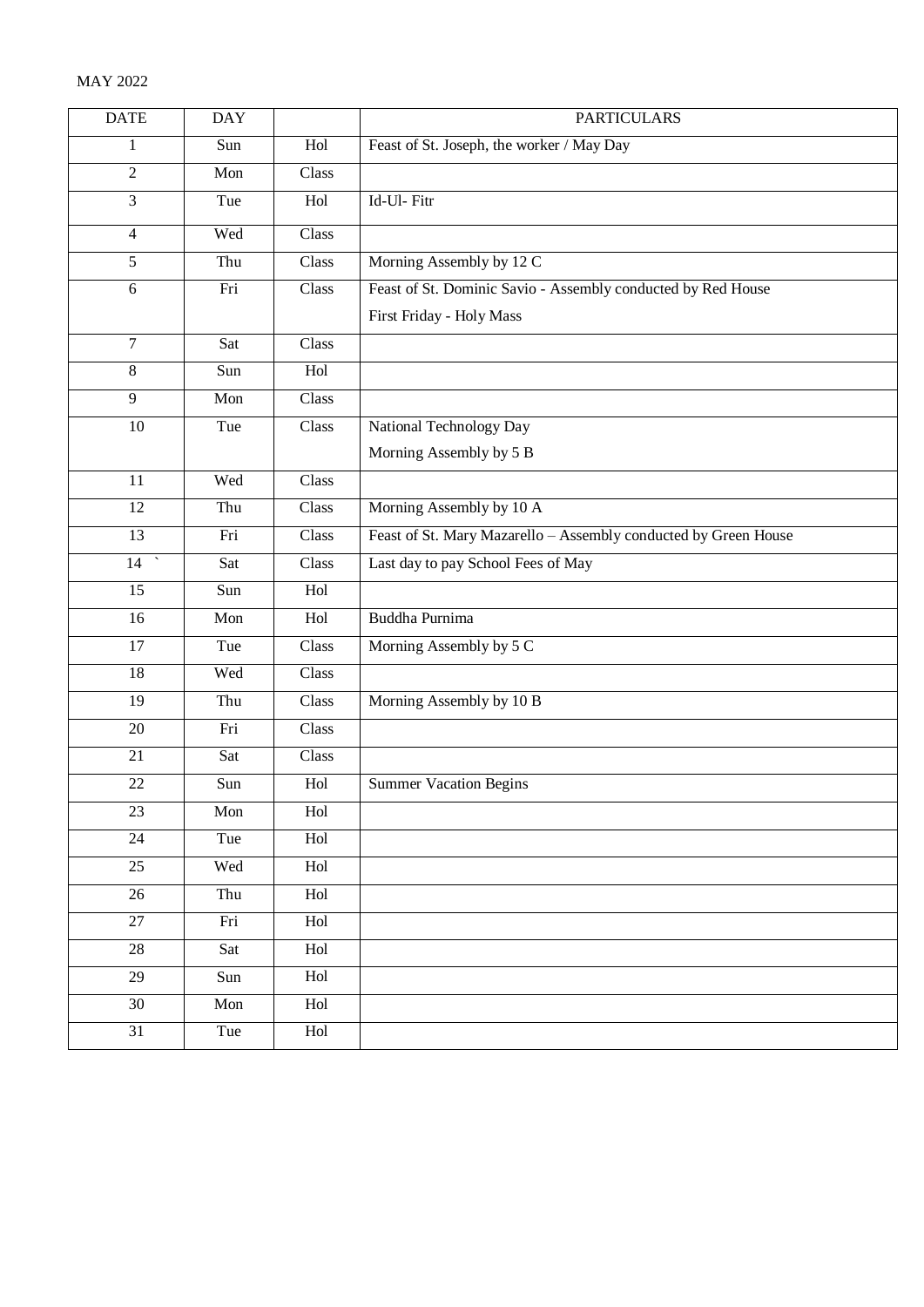| <b>DATE</b>     | <b>DAY</b>                |             | <b>PARTICULARS</b>                                   |
|-----------------|---------------------------|-------------|------------------------------------------------------|
| $\mathbf{1}$    | Wed                       | Hol         |                                                      |
| $\overline{2}$  | Thu                       | Hol         |                                                      |
| $\overline{3}$  | Fri                       | Hol         |                                                      |
| $\overline{4}$  | Sat                       | Hol         |                                                      |
| $\overline{5}$  | Sun                       | Hol         |                                                      |
| $\sqrt{6}$      | Mon                       | Hol         |                                                      |
| $\overline{7}$  | Tue                       | Hol         |                                                      |
| $\overline{8}$  | Wed                       | Hol         |                                                      |
| $\overline{9}$  | Thu                       | Hol         |                                                      |
| $\overline{10}$ | Fri                       | Hol         |                                                      |
| $\overline{11}$ | Sat                       | Hol         |                                                      |
| $\overline{12}$ | Sun                       | Hol         |                                                      |
| 13              | Mon                       | Class       | School reopens after Vacation                        |
| $\overline{14}$ | Tue                       | Class       | Periodic Test I Begins                               |
| $\overline{15}$ | Wed                       | Class       | Last day to pay School Fees of June                  |
| $\overline{16}$ | Thu                       | Class       |                                                      |
| 17              | Fri                       | Class       |                                                      |
| 18              | Sat                       | Class       |                                                      |
| 19              | Sun                       | Hol         |                                                      |
| $20\,$          | $\overline{\mathrm{Mon}}$ | Class       |                                                      |
| 21              | Tue                       | Class       |                                                      |
| 22              | Wed                       | Class       |                                                      |
| 23              | Thu                       | Class       |                                                      |
| 24              | Fri                       | Class       |                                                      |
| $25\,$          | Sat                       | Class       |                                                      |
| $26\,$          | Sun                       | Hol         |                                                      |
| $27\,$          | Mon                       | Class       |                                                      |
| $28\,$          | Tue                       | $\rm Class$ |                                                      |
| $29\,$          | Wed                       | Class       | Monthly Inspection of School Diary by Class Teachers |
| $30\,$          | Thu                       | Class       | Morning Assembly by 10 C                             |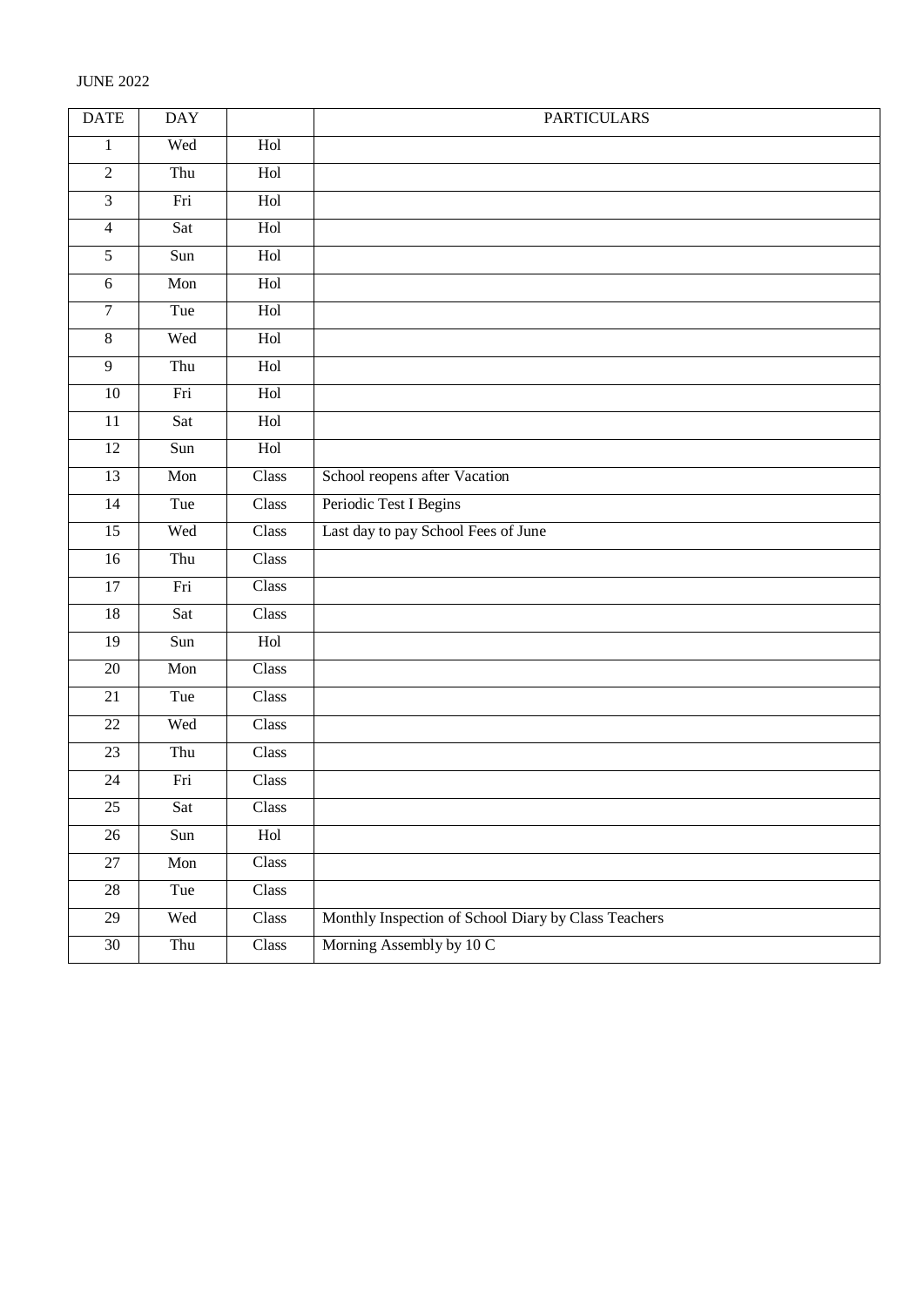## JULY 2022

| <b>DATE</b>    | <b>DAY</b> |       | <b>PARTICULARS</b>                                   |
|----------------|------------|-------|------------------------------------------------------|
| $\mathbf{1}$   | Fri        | Hol   | Rath Yatra                                           |
| $\overline{2}$ | Sat        | Class |                                                      |
| $\overline{3}$ | Sun        | Hol   |                                                      |
| $\overline{4}$ | Mon        | Class |                                                      |
| $\overline{5}$ | Tue        | Class | Morning Assembly by 4 A                              |
| 6              | Wed        | Class |                                                      |
| $\overline{7}$ | Thu        | Class | Morning Assembly by 9 A                              |
| $\overline{8}$ | Fri        | Class | PTM & Reports Day                                    |
| $\overline{9}$ | Sat        | Class | PTM & Reports Day                                    |
| 10             | Sun        | Hol   | Id-ul-Zuha / Bakrid                                  |
| 11             | Mon        | Class |                                                      |
| 12             | Tue        | Class | Morning Assembly by 4 B                              |
| 13             | Wed        | Class |                                                      |
| 14             | Thu        | Class | Morning Assembly by 9 B                              |
| 15             | Fri        | Class | Last day to pay School Fees of July                  |
| 16             | Sat        | Class |                                                      |
| 17             | Sun        | Hol   |                                                      |
| 18             | Mon        | Class | Periodic Test 1 (Class XI) Begins                    |
| 19             | Tue        | Class |                                                      |
| $20\,$         | Wed        | Class |                                                      |
| 21             | Thu        | Class |                                                      |
| 22             | Fri        | Class |                                                      |
| 23             | Sat        | Class |                                                      |
| 24             | Sun        | Hol   |                                                      |
| 25             | Mon        | Class |                                                      |
| 26             | Tue        | Class |                                                      |
| 27             | Wed        | Class |                                                      |
| 28             | Thu        | Class |                                                      |
| 29             | Fri        | Class |                                                      |
| 30             | Sat        | Class | Monthly Inspection of School Diary by Class Teachers |
| 31             | Sun        | Hol   |                                                      |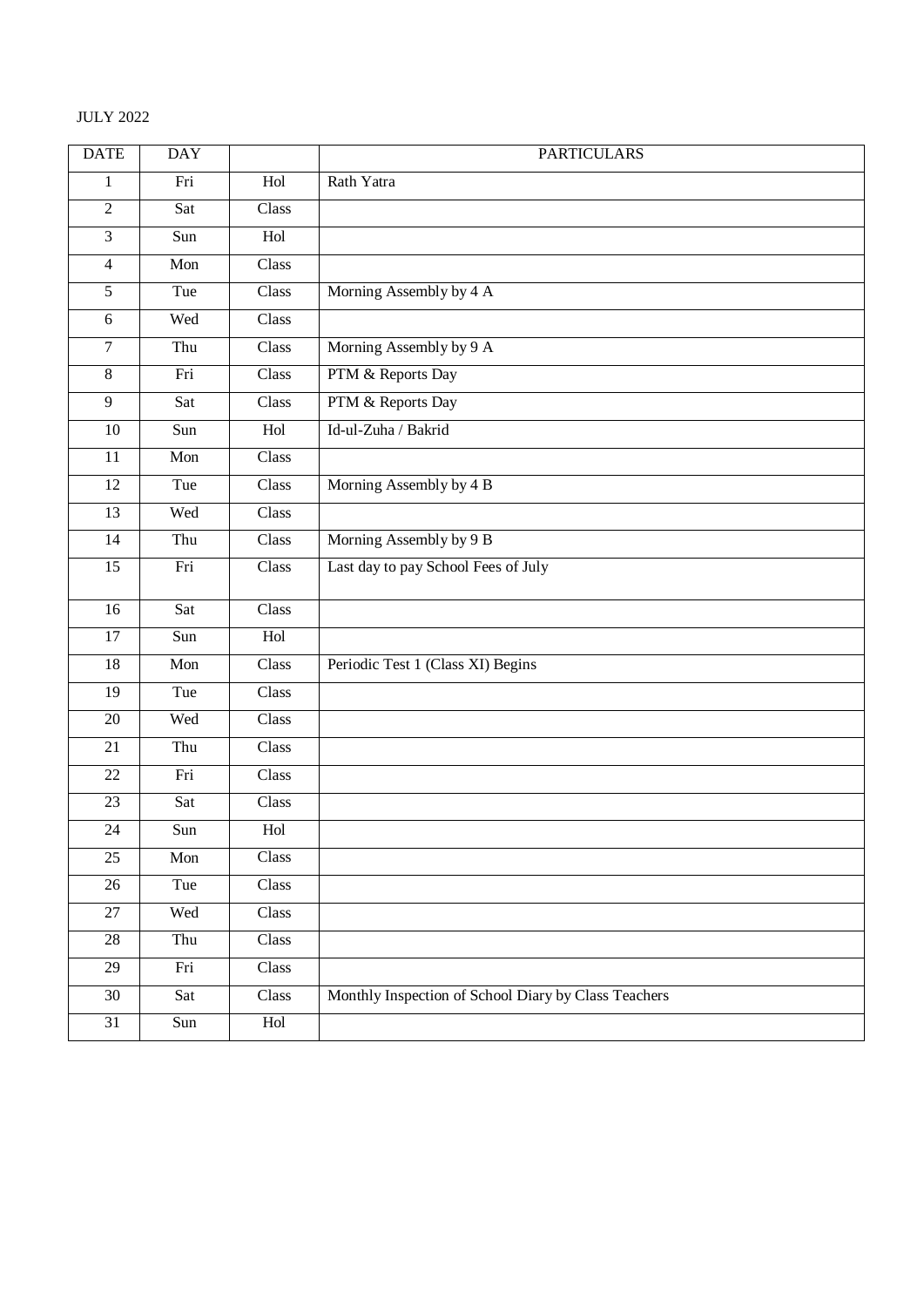# AUGUST 2022

| <b>DATE</b>     | <b>DAY</b> |       | <b>PARTICULARS</b>                                   |
|-----------------|------------|-------|------------------------------------------------------|
| $\mathbf{1}$    | Mon        | Class | Handwriting Competition                              |
| $\overline{2}$  | Tue        | Class | Morning Assembly by 4 C                              |
| $\overline{3}$  | Wed        | Class |                                                      |
| $\overline{4}$  | Thu        | Class | Morning Assembly by 9 C                              |
| $5\overline{)}$ | Fri        | Class | First Friday - Holy Mass                             |
|                 |            |       | PTM & Reports Day for Class XI                       |
| 6               | Sat        | Class | PTM & Reports Day for Class XI                       |
| $\overline{7}$  | Sun        | Hol   |                                                      |
| $\overline{8}$  | Mon        | Class |                                                      |
| 9               | Tue        | Class | Morning Assembly by 3 A                              |
| 10              | Wed        | Class |                                                      |
| 11              | Thu        | Hol   | Raksha Bandhan                                       |
| 12              | Fri        | Class |                                                      |
| 13              | Sat        | Class | Last day to pay School Fees of August                |
| 14              | Sun        | Hol   |                                                      |
| 15              | Mon        | Class | Independence Day                                     |
| 16              | Tue        | Class | Birthday of Don Bosco / Past Pupils Meeting          |
| 17              | Wed        | Class |                                                      |
| 18              | Thu        | Class | Morning Assembly by 8 A                              |
| 19              | Fri        | Hol   | Janamashtami                                         |
| 20              | Sat        | Class |                                                      |
| 21              | Sun        | Hol   |                                                      |
| 22              | Mon        | Class |                                                      |
| 23              | Tue        | Class | Morning Assembly by 3 B                              |
| 24              | Wed        | Class |                                                      |
| 25              | Thu        | Class | Morning Assembly by 8 B                              |
| 26              | Fri        | Class |                                                      |
| 27              | Sat        | Class |                                                      |
| 28              | Sun        | Hol   |                                                      |
| 29              | Mon        | Class |                                                      |
| 30              | Tue        | Class | Morning Assembly by 3 C                              |
| 31              | Wed        | Class | Monthly Inspection of School Diary by Class Teachers |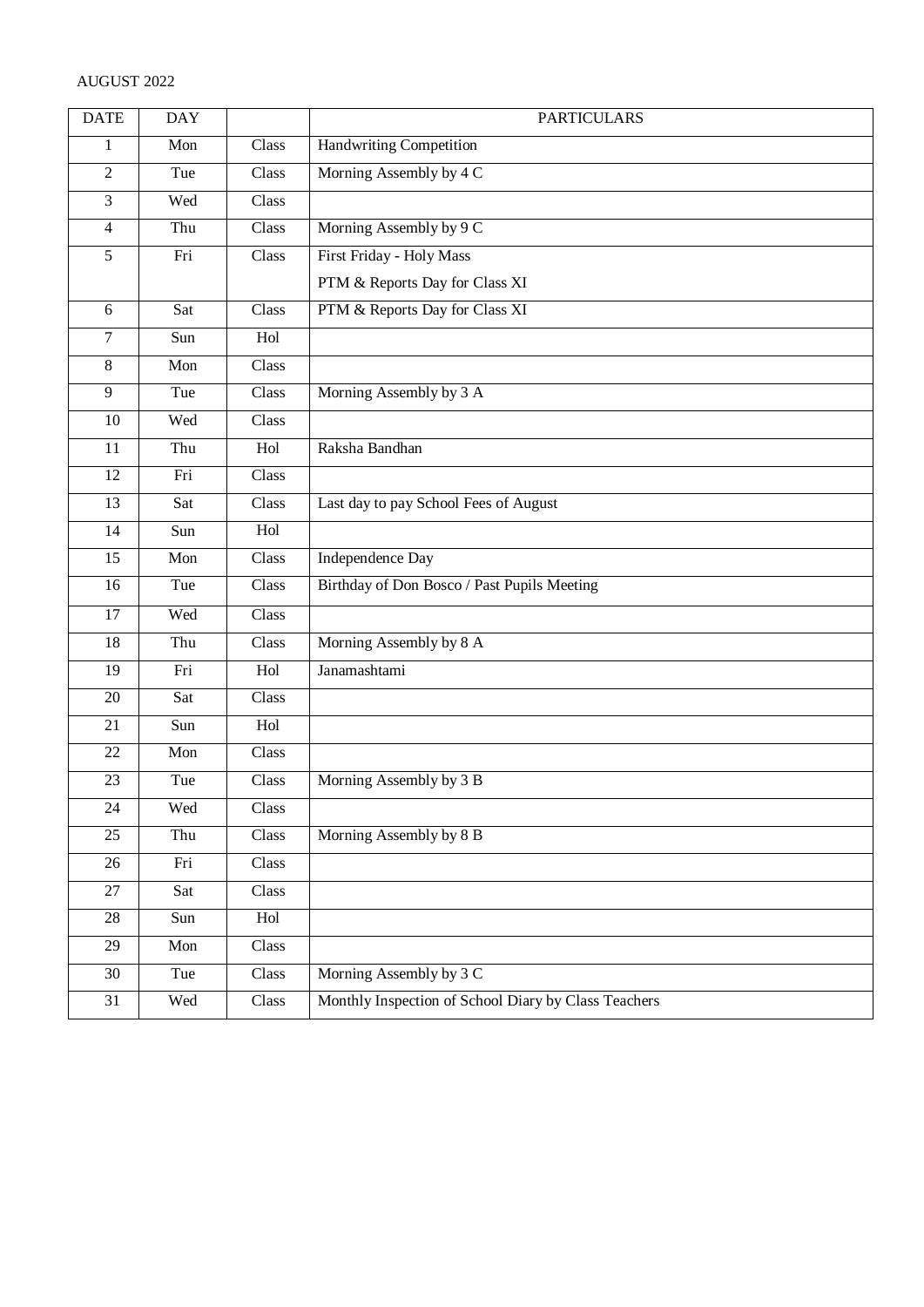## SEPTEMBER 2022

| <b>DATE</b>    | <b>DAY</b> |       | <b>PARTICULARS</b>                                   |
|----------------|------------|-------|------------------------------------------------------|
| $\mathbf{1}$   | Thu        | Class | Morning Assembly by 8 C                              |
| $\overline{2}$ | Fri        | Class | First Friday - Holy Mass                             |
| $\overline{3}$ | Sat        | Class |                                                      |
| $\overline{4}$ | Sun        | Hol   |                                                      |
| $\overline{5}$ | Mon        | Class | Teacher's Day                                        |
| 6              | Tue        | Hol   | Karam Festival                                       |
| $\overline{7}$ | Wed        | Class | Semester I Examinations for All                      |
| $\overline{8}$ | Thu        | Class | <b>International Literacy Day</b>                    |
| $\overline{9}$ | Fri        | Class |                                                      |
| 10             | Sat        | Class |                                                      |
| 11             | Sun        | Hol   |                                                      |
| 12             | Mon        | Class |                                                      |
| 13             | Tue        | Class |                                                      |
| 14             | Wed        | Class |                                                      |
| 15             | Thu        | Class | Last day to pay School Fees of September             |
| 16             | Fri        | Class |                                                      |
| 17             | Sat        | Class |                                                      |
| 18             | Sun        | Hol   |                                                      |
| 19             | Mon        | Class |                                                      |
| $20\,$         | Tue        | Class |                                                      |
| 21             | Wed        | Class |                                                      |
| 22             | Thu        | Class |                                                      |
| 23             | Fri        | Class |                                                      |
| 24             | Sat        | Class |                                                      |
| 25             | Sun        | Hol   |                                                      |
| 26             | Mon        | Class |                                                      |
| 27             | Tue        | Class |                                                      |
| 28             | Wed        | Class | Monthly Inspection of School Diary by Class Teachers |
| 29             | Thu        | Class | Morning Assembly by 8 D                              |
| $30\,$         | Fri        | Class | PTM & Reports Day for all Classes                    |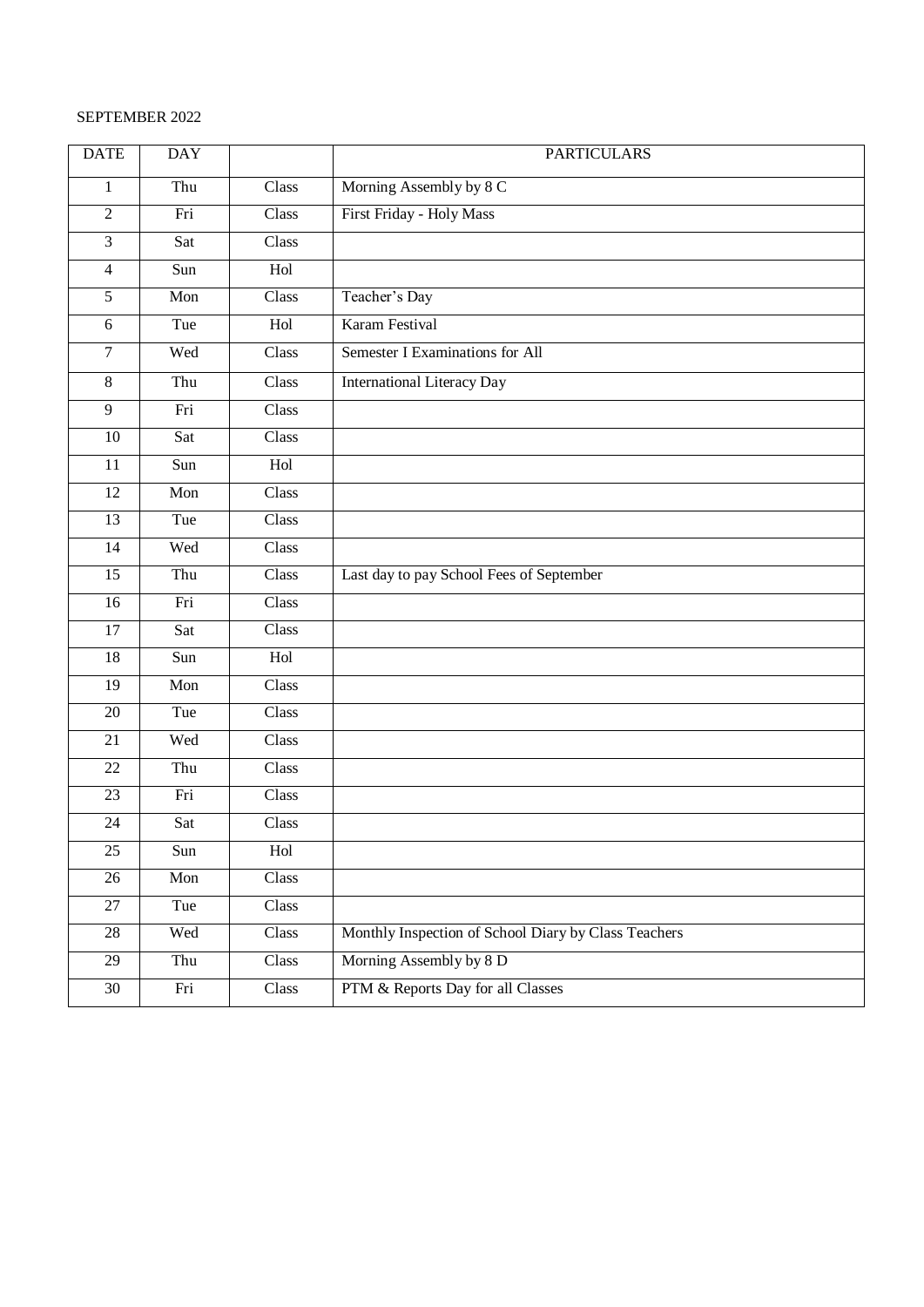# OCTOBER 2022

| <b>DATE</b>     | <b>DAY</b> |                           | <b>PARTICULARS</b>                                   |
|-----------------|------------|---------------------------|------------------------------------------------------|
| $\mathbf{1}$    | Sat        | Class                     | PTM & Reports Day for all Classes                    |
| $\overline{2}$  | Sun        | Hol                       | Gandhi Jayanti                                       |
| 3               | Mon        | Hol                       | MahaAshtami                                          |
| $\overline{4}$  | Tue        | Hol                       | Mahanavmi                                            |
| $\overline{5}$  | Wed        | Hol                       | Dussehra                                             |
| 6               | Thu        | Class                     |                                                      |
| $\overline{7}$  | Fri        | Class                     | First Friday - Holy Mass                             |
| 8               | Sat        | Class                     |                                                      |
| 9               | Sun        | Hol                       |                                                      |
| 10              | Mon        | Class                     |                                                      |
| 11              | Tue        | Class                     | Morning Assembly by 2 A                              |
| 12              | Wed        | Class                     |                                                      |
| 13              | Thu        | Class                     | Morning Assembly by 7 A                              |
| 14              | Fri        | Class                     |                                                      |
| 15              | Sat        | Class                     | Last day to pay School Fees of October               |
| 16              | Sun        | Hol                       |                                                      |
| 17              | Mon        | Class                     |                                                      |
| 18              | Tue        | Class                     | Morning Assembly by 2 B                              |
| 19              | Wed        | Class                     |                                                      |
| 20              | Thu        | Class                     | Morning Assembly by 7 B                              |
| 21              | Fri        | Class                     |                                                      |
| 22              | Sat        | Class                     |                                                      |
| 23              | Sun        | Hol                       | Deepawali                                            |
| 24              | Mon        | Class                     |                                                      |
| $\overline{25}$ | Tue        | $\overline{\text{Class}}$ | Morning Assembly by 2 C                              |
| 26              | Wed        | Class                     |                                                      |
| 27              | Thu        | Class                     | Morning Assembly by 7 C                              |
| 28              | Fri        | Class                     | Monthly Inspection of School Diary by Class Teachers |
| 29              | Sat        | Class                     |                                                      |
| 30              | Sun        | Hol                       |                                                      |
| 31              | Mon        | Hol                       | Chhath Festival                                      |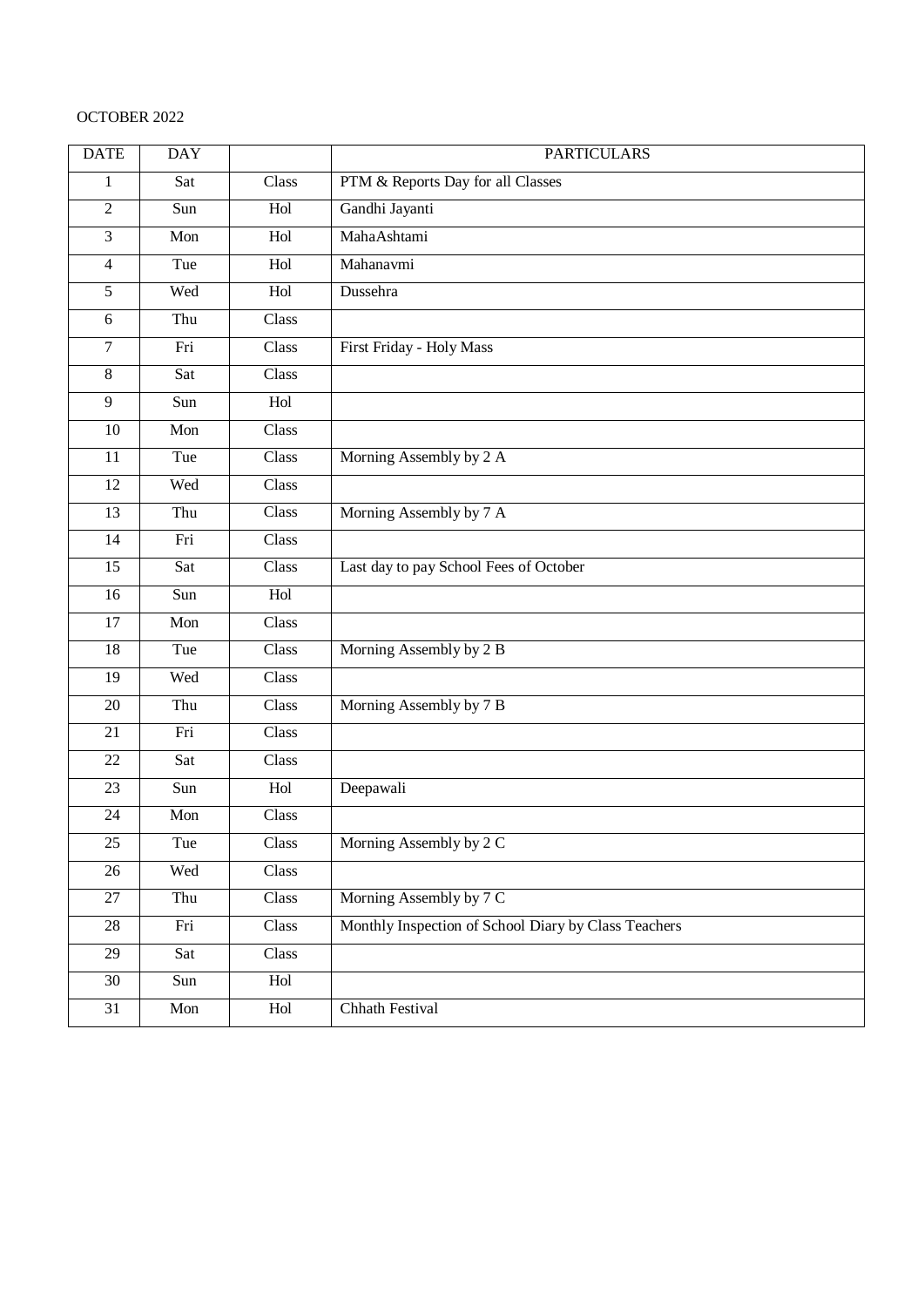#### NOVEMBER 2022

| <b>DATE</b>    | <b>DAY</b> |       | <b>PARTICULARS</b>                                                      |
|----------------|------------|-------|-------------------------------------------------------------------------|
| $\mathbf{1}$   | Tue        | Class |                                                                         |
| $\overline{2}$ | Wed        | Hol   | All Souls' Day                                                          |
| 3              | Thu        | Class | Morning Assembly by 6 A                                                 |
| $\overline{4}$ | Fri        | Class | First Friday - Holy Mass                                                |
| $\overline{5}$ | Sat        | Class | Inter Class Hockey and Badminton tournaments (Cl. 6 to 10)/ Orientation |
|                |            |       | Program for Students of Cl. 4 by Sr. Lavina                             |
| 6              | Sun        | Hol   |                                                                         |
| 7              | Mon        | Class |                                                                         |
| $8\,$          | Tue        | Class | Guru Nanak Jayanti                                                      |
| 9              | Wed        | Class |                                                                         |
| 10             | Thu        | Class | Morning Assembly by 6 B                                                 |
| 11             | Fri        | Class |                                                                         |
| 12             | Sat        | Class |                                                                         |
| 13             | Sun        | Hol   |                                                                         |
| 14             | Mon        | Class | Children's Day                                                          |
|                |            |       | Last day to pay School Fees of November                                 |
| 15             | Tue        | Hol   | Birsa Munda Jayanti/ Jharkhand Foundation Day                           |
| 16             | Wed        | Class | Periodic Test II for All                                                |
| 17             | Thu        | Class |                                                                         |
| 18             | Fri        | Class |                                                                         |
| 19             | Sat        | Class |                                                                         |
| 20             | Sun        | Hol   |                                                                         |
| 21             | Mon        | Class |                                                                         |
| 22             | Tue        | Class |                                                                         |
| 23             | Wed        | Class |                                                                         |
| 24             | Thu        | Class |                                                                         |
| 25             | Fri        | Class |                                                                         |
| 26             | Sat        | Class |                                                                         |
| 27             | Sun        | Hol   |                                                                         |
| 28             | Mon        | Class |                                                                         |
| 29             | Tue        | Class |                                                                         |
| $30\,$         | Wed        | Class | Monthly Inspection of School Diary by Class Teachers                    |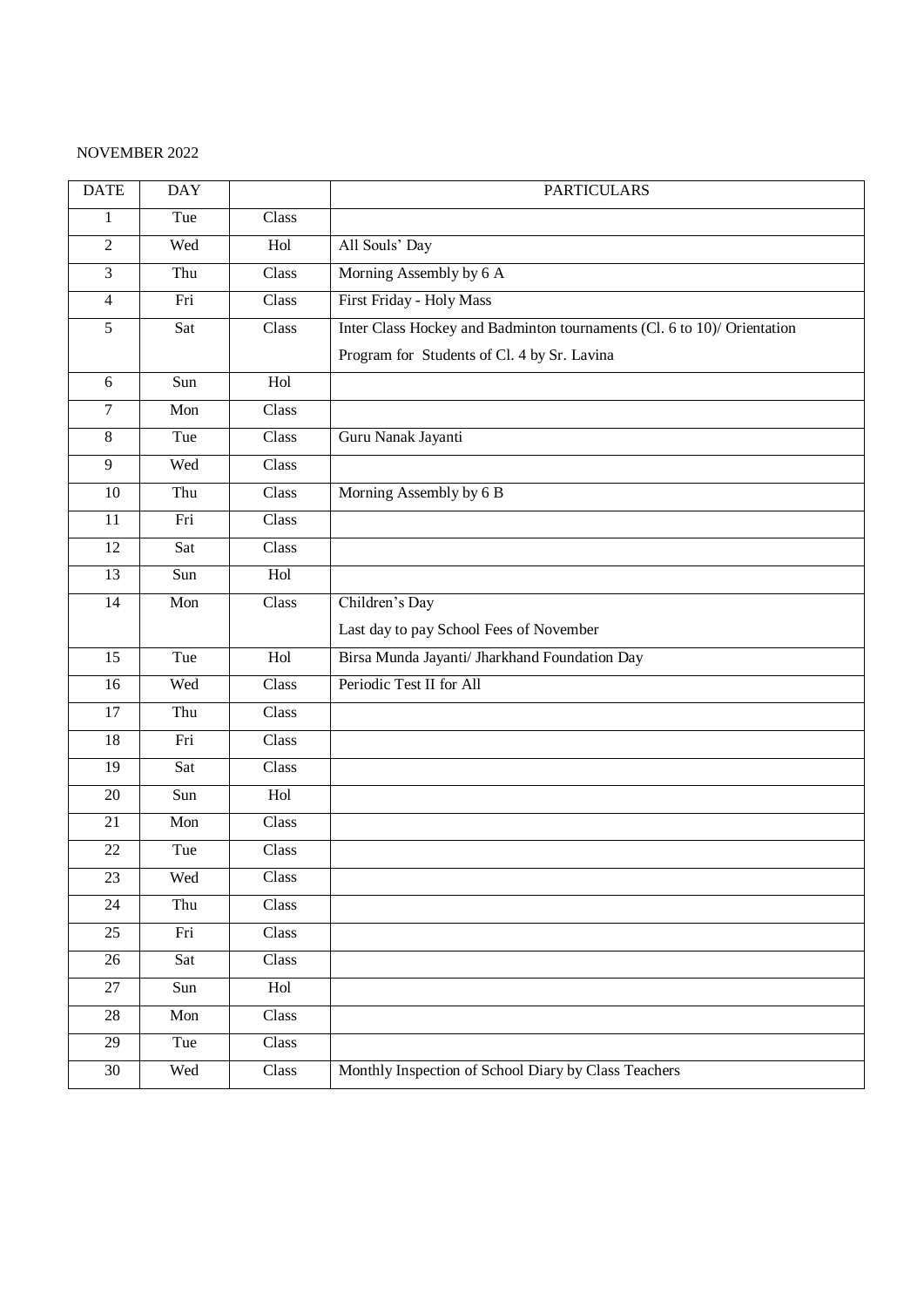## DECEMBER 2022

| <b>DATE</b>    | <b>DAY</b> |       | <b>PARTICULARS</b>                                   |
|----------------|------------|-------|------------------------------------------------------|
| 1              | Thu        | Class |                                                      |
| $\overline{2}$ | Fri        | Class | First Friday - Holy Mass                             |
|                |            |       | PTM & Reports Day                                    |
| $\overline{3}$ | Sat        | Class | PTM & Reports Day                                    |
| $\overline{4}$ | Sun        | Hol   |                                                      |
| 5              | Mon        | Class |                                                      |
| 6              | Tue        | Class | Morning Assembly by 2 D                              |
| $\tau$         | Wed        | Class |                                                      |
| $8\,$          | Thu        | Class | Morning Assembly by 6 C                              |
| 9              | Fri        | Class |                                                      |
| 10             | Sat        | Class |                                                      |
| 11             | Sun        | Hol   |                                                      |
| 12             | Mon        | Class |                                                      |
| 13             | Tue        | Class | Morning Assembly by 1 A                              |
| 14             | Wed        | Class |                                                      |
| 15             | Thu        | Class | Last day to pay School Fees of December              |
|                |            |       | Morning Assembly by 11 A                             |
| 16             | Fri        | Class |                                                      |
| 17             | Sat        | Class |                                                      |
| 18             | Sun        | Hol   |                                                      |
| 19             | Mon        | Class | Monthly Inspection of School Diary by Class Teachers |
| 20             | Tue        | Class | Christmas Celebrations (Students)                    |
| 21             | Wed        | Hol   | Christmas celebrations (Staff)                       |
| 22             | Thu        | Hol   | <b>Winter Vacation</b>                               |
| 23             | Fri        | Hol   | Winter Vacation                                      |
| 24             | Sat        | Hol   | <b>Winter Vacation</b>                               |
| 25             | Sun        | Hol   | Christmas                                            |
| 26             | Mon        | Hol   | Winter Vacation                                      |
| 27             | Tue        | Hol   | <b>Winter Vacation</b>                               |
| 28             | Wed        | Hol   | <b>Winter Vacation</b>                               |
| 29             | Thu        | Hol   | <b>Winter Vacation</b>                               |
| 30             | Fri        | Hol   | <b>Winter Vacation</b>                               |
| 31             | Sat        | Hol   | Winter Vacation                                      |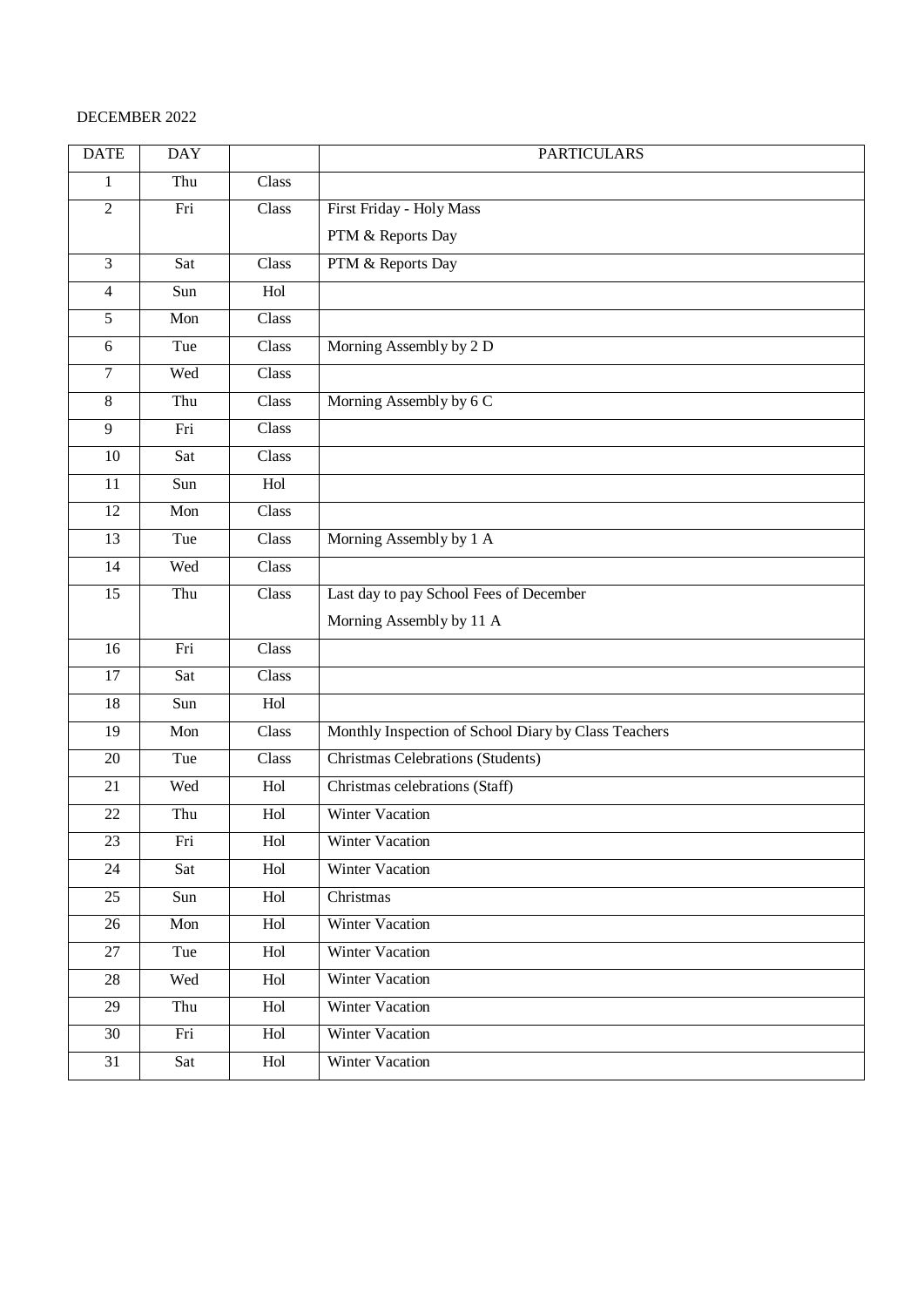# JANUARY 2023

| <b>DATE</b>    | <b>DAY</b> |       | <b>PARTICULARS</b>                                   |
|----------------|------------|-------|------------------------------------------------------|
| 1              | Sun        | Hol   | New Year's Day                                       |
| $\overline{2}$ | Mon        | Hol   | Winter Vacation                                      |
| $\overline{3}$ | Tue        | Hol   | <b>Winter Vacation</b>                               |
| $\overline{4}$ | Wed        | Hol   | Winter Vacation                                      |
| $\overline{5}$ | Thu        | Class | <b>Classes resume after Winter Vacation</b>          |
| 6              | Fri        | Class | First Friday - Holy Mass                             |
| $\overline{7}$ | Sat        | Class |                                                      |
| $\overline{8}$ | Sun        | Hol   |                                                      |
| $\overline{9}$ | Mon        | Class | Semester II Exams for Class X & XII                  |
| 10             | Tue        | Class | Morning Assembly by 1 B                              |
| 11             | Wed        | Class |                                                      |
| 12             | Thu        | Class | Morning Assembly by 11 B                             |
| 13             | Fri        | Class | Last day to pay School Fees of January               |
| 14             | Sat        | Hol   | Makar Sankranti                                      |
| 15             | Sun        | Hol   |                                                      |
| 16             | Mon        | Class |                                                      |
| 17             | Tue        | Class | Morning Assembly by 1 C                              |
| 18             | Wed        | Class |                                                      |
| 19             | Thu        | Class | Morning Assembly by 11 C                             |
| 20             | Fri        | Class |                                                      |
| 21             | Sat        | Class |                                                      |
| 22             | Sun        | Hol   |                                                      |
| 23             | Mon        | Class |                                                      |
| 24             | Tue        | Class |                                                      |
| 25             | Wed        | Class |                                                      |
| 26             | Thu        | Class | Republic Day                                         |
| 27             | Fri        | Class | Yoga Day                                             |
|                |            |       | PTM & Reports day for Classes X & XII                |
| $28\,$         | Sat        | Class | Karate Day                                           |
|                |            |       | PTM & Reports day for Classes X & XII                |
| 29             | Sun        | Hol   |                                                      |
| 30             | Mon        | Class | Monthly Inspection of School Diary by Class Teachers |
| 31             | Tue        | Hol   | Feast of St. John Bosco                              |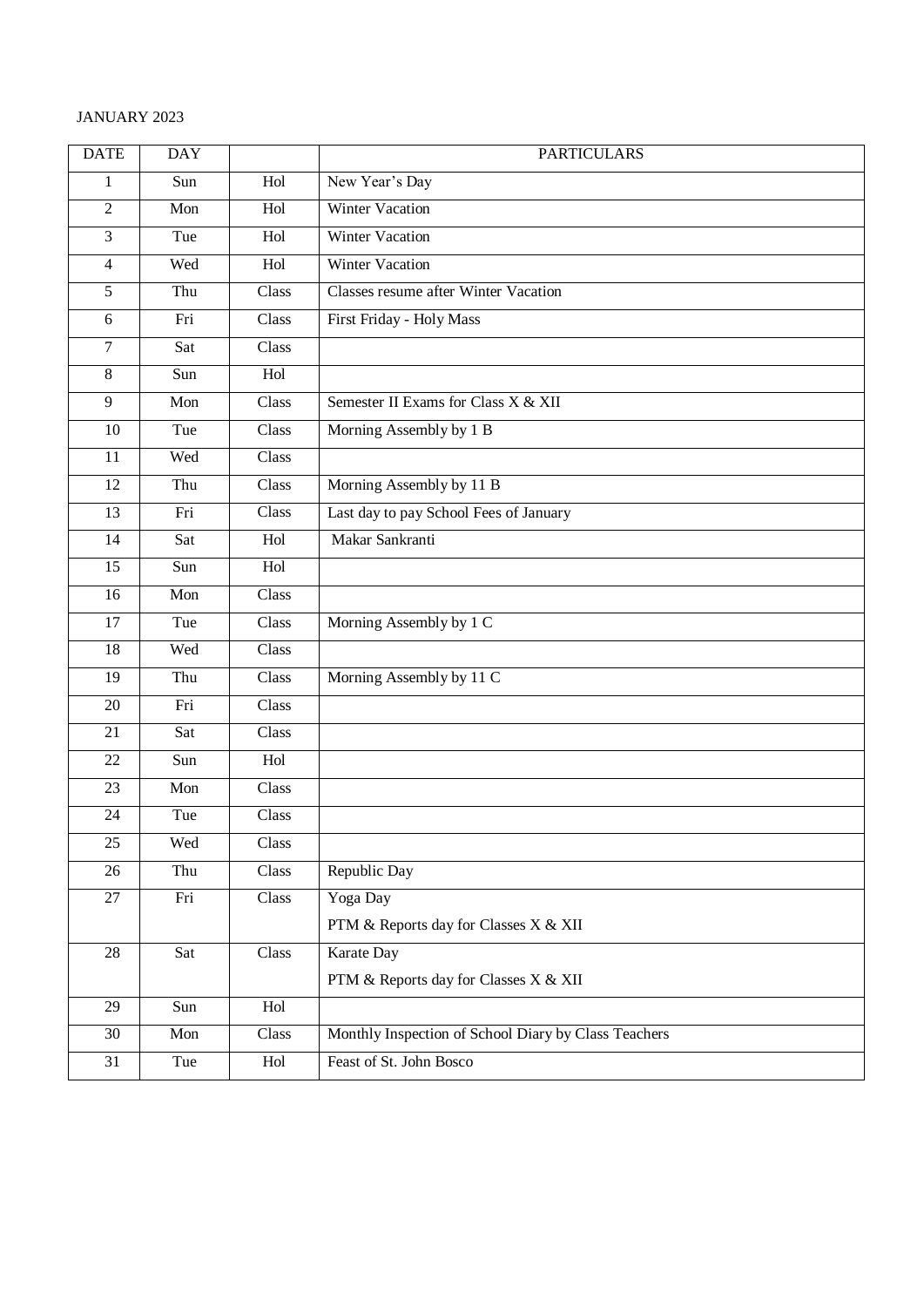## FEBRUARY 2023

| <b>DATE</b>     | <b>DAY</b> |       | <b>PARTICULARS</b>                                             |
|-----------------|------------|-------|----------------------------------------------------------------|
| $\mathbf{1}$    | Wed        | Class |                                                                |
| $\overline{2}$  | Thu        | Class |                                                                |
| $\overline{3}$  | Fri        | Class | First Friday - Holy Mass                                       |
| $\overline{4}$  | Sat        | Class |                                                                |
| $\overline{5}$  | Sun        | Hol   |                                                                |
| $6\,$           | Mon        | Class | Semester II Exams begins for all / Pre-Board Exams for X & XII |
| $\overline{7}$  | Tue        | Class |                                                                |
| $\sqrt{8}$      | Wed        | Class |                                                                |
| $\overline{9}$  | Thu        | Class |                                                                |
| $10\,$          | Fri        | Class |                                                                |
| $\overline{11}$ | Sat        | Class |                                                                |
| 12              | Sun        | Hol   |                                                                |
| $\overline{13}$ | Mon        | Class |                                                                |
| $\overline{14}$ | Tue        | Class |                                                                |
| $\overline{15}$ | Wed        | Class | Last day to pay School Fees of February and March              |
| $\overline{16}$ | Thu        | Class |                                                                |
| $\overline{17}$ | Fri        | Class |                                                                |
| $\overline{18}$ | Sat        | Class |                                                                |
| 19              | Sun        | Hol   |                                                                |
| 20              | Mon        | Hol   |                                                                |
| 21              | Tue        | Class |                                                                |
| 22              | Wed        | Class |                                                                |
| $\overline{23}$ | Thu        | Class |                                                                |
| $\overline{24}$ | Fri        | Class |                                                                |
| 25              | Sat        | Class |                                                                |
| $\overline{26}$ | Sun        | Hol   |                                                                |
| $\overline{27}$ | Mon        | Class |                                                                |
| $28\,$          | Tue        | Class |                                                                |